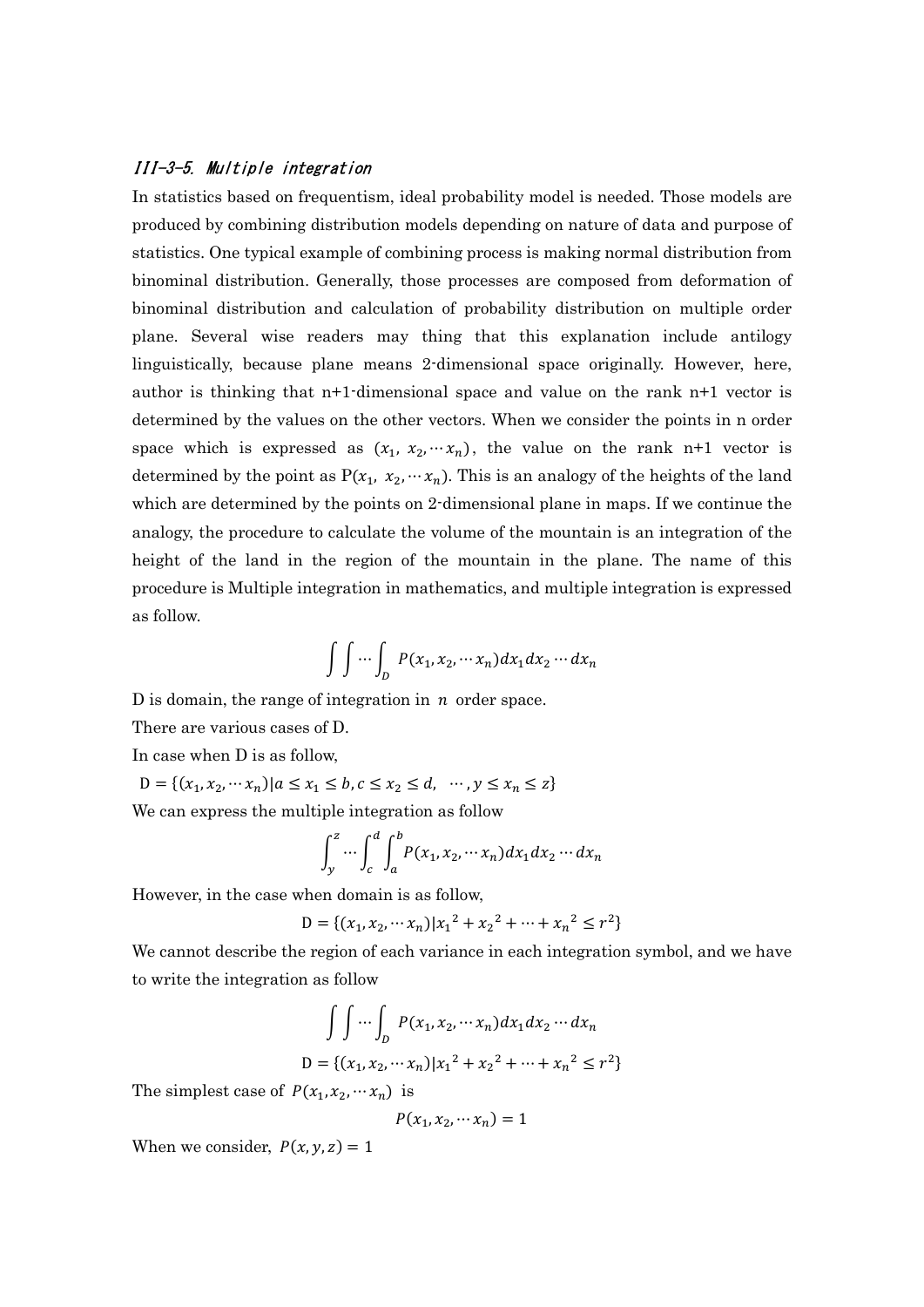Its Multiple integration is

 $I = \begin{pmatrix} \ \ \ \ \ \ \ \ \ \ \ \ \ \ \ \ \ \ \ \ dxdydz \end{pmatrix}$ D In the case  $D = \{(x, y, z) | a \le x \le b, c \le y \le d, e \le z \le f\}$  $I = \int_0^f \int_0^d \int_0^b dx dy dz$  $\it a$  $\boldsymbol{d}$  $\mathcal C$ f e  $\int dx$  $\it a$  $\int_{b} dx = [x]_{a}^{b} = b - a$  $I = \int_0^f \int_0^d (b-a) dy dz$  $\boldsymbol{c}$ f e  $=(b-a)\int_{a}^{f} \int_{a}^{d} dydz$  $\mathcal{C}_{0}^{0}$ f  $\pmb{e}$  $\int_{}^d dy = [y]_c^d = d - c$  $\boldsymbol{c}$  $I = (b - a) \int_{}^f (d - c) dz$ e  $=(b-a)(d-c)\int_0^f dz$ e  $\int$  dz f  $\int_{e}^{f} dz = [z]_{e}^{f} = f - e$  $I = (b - a)(d - c)\int_{}^{f} dz$ e  $=(b - a)(d - c)(f - e)$ 

Meaning of the integration,  $I = \int_{e}^{f} \int_{c}^{d} \int_{a}^{b} dx dy dz$  $\boldsymbol{d}$  $\mathcal{C}_{0}^{2}$ f  $\int_{e}^{f} \int_{a}^{u} \int_{a}^{b} dx dy dz$ , is summing up the volume of all small cube, of which volume is expressed as  $dx dy dz$  or  $\Delta x \Delta y \Delta z$ , in the range. So, the meaning of the integration is accumulation of the volume of rectangular solid. (see figure 30).



Figure 30. Multiple integration of  $\int_c^f \int_c^d \int_a^b dx dy dz$  $\boldsymbol{d}$  $\mathcal C$ f  $\int_{c}^{b} \int_{a}^{b} dx dy dz$ 

Generally, multiple integration has meaning in spatial figure. When  $P(x, y) = \frac{1}{2}$  $\frac{1}{2}x^2 - xy - x + 2y,$ 

The meaning of following multiple integration is volume of enclosed space by heavy lines in figure 31.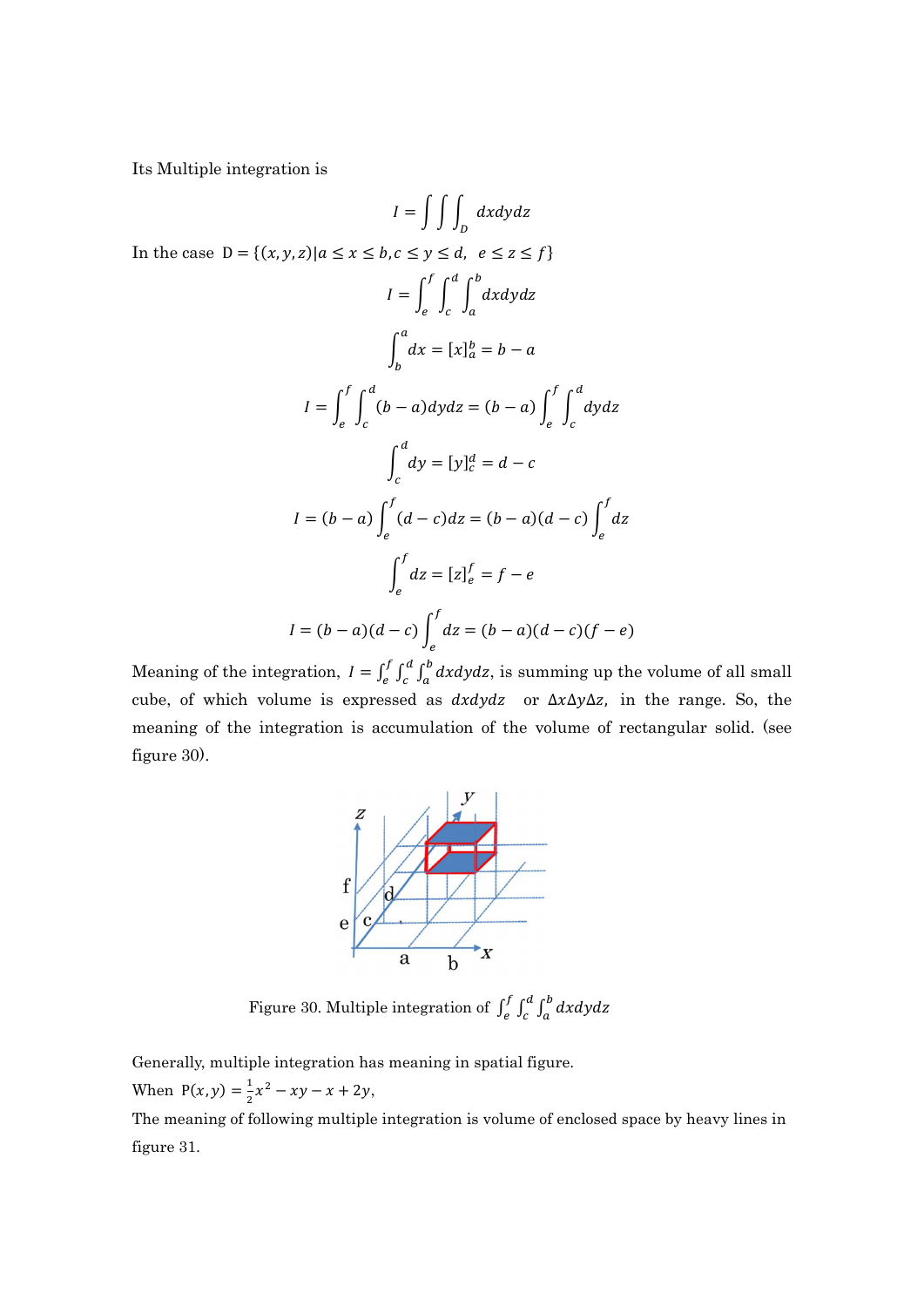

Figure 31. Multiple integration of  $\int_{D} P(x, y) dx dy$   $D = \{(x, y) | 0 \le x \le 2, 0 \le y \le \frac{1}{2}x\}$ 

The meaning of the multiple integral is calculation of the volume of the 3 dimensional figure surrounded by heavy lines.

The example of calculation of the multiple integration is as follow

$$
I = \int \int_{D} \left(\frac{1}{2}x^{2} - xy - x + 2y\right) dy dx
$$
  
\n
$$
I = \int_{0}^{2} \int_{0}^{\frac{1}{2}x} \left(\frac{1}{2}x^{2} - xy - x + 2y\right) dy dx
$$
  
\n
$$
\int_{0}^{\frac{1}{2}x} \left(\frac{1}{2}x^{2} - xy - x + 2y\right) dy = \left[\frac{1}{2}x^{2}y - \frac{1}{2}xy^{2} - xy + y^{2}\right]_{0}^{\frac{1}{2}x} = \frac{1}{4}x^{3} - \frac{1}{8}x^{3} - \frac{1}{2}x^{2} + \frac{1}{4}x^{2}
$$
  
\n
$$
= x^{2} \left(\frac{1}{8}x - \frac{1}{4}\right)
$$
  
\n
$$
I = \int_{0}^{2} x^{2} \left(\frac{1}{8}x - \frac{1}{4}\right) dx = \left[\frac{1}{2^{5}}x^{4} - \frac{1}{2^{2} \cdot 3}x^{2}\right]_{0}^{2} = \frac{1}{2} - \frac{1}{3} = \frac{1}{6}
$$

In this case, variable y could be removed by first integration and we could reach simple integral. In several cases, we could finally reach simple integral after repeated integral. However, we cannot always expect to directly reach simple integral from original multiple integral without transformation, because the domain often includes complicated functions. A typical case is calculation of the volume of sphere. The Calculation can be expressed simply by multiple integration as follow.